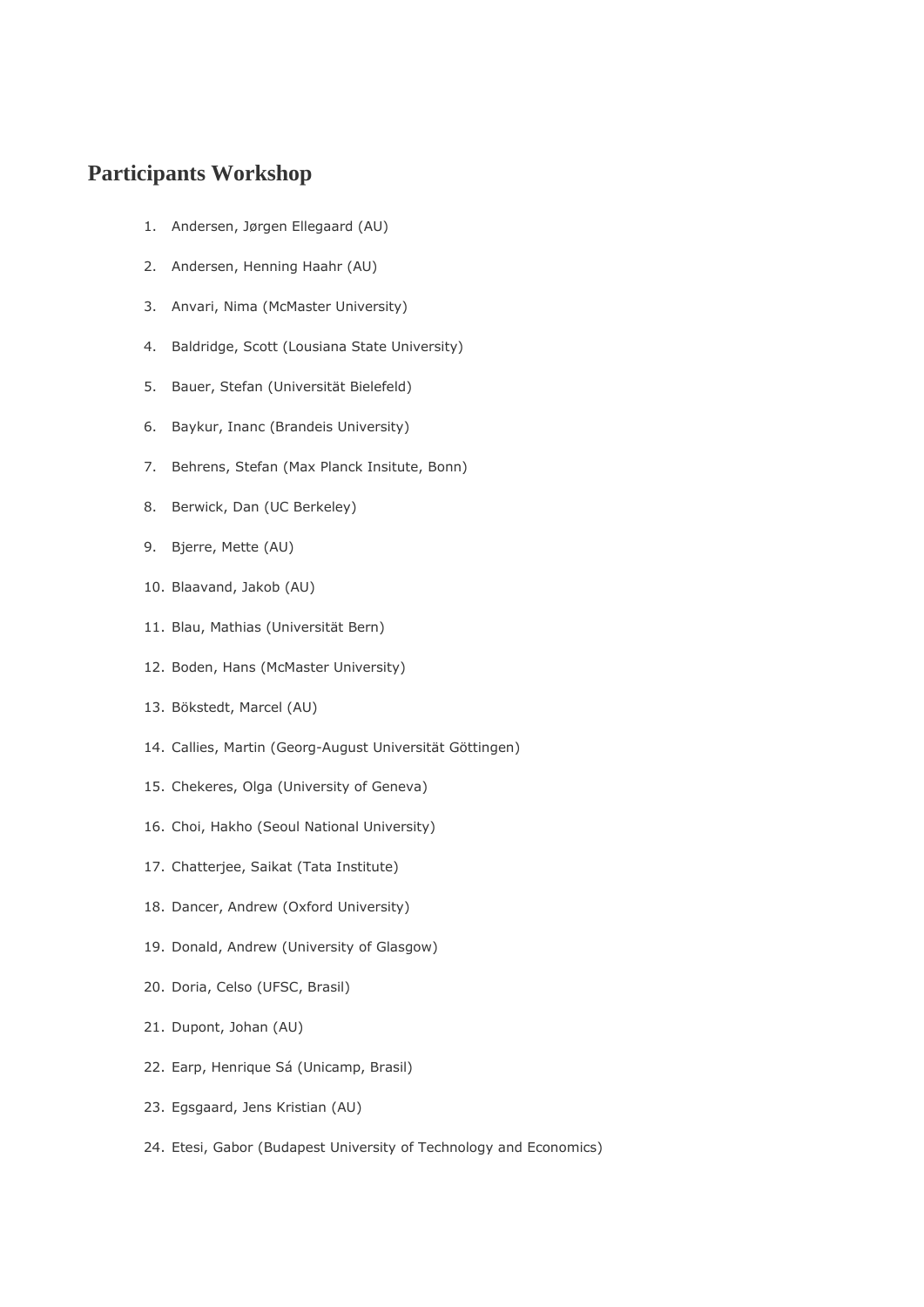- 25. Fernandez, Mario Garcia (AU)
- 26. Fintushel, Ron (Michigan Stage University)
- 27. Frøyshov, Kim (AU)
- 28. Gothen, Peter (Universidade do Porto)
- 29. Hahn, Atle (Universidade de Lisboa)
- 30. Halacheva, Iva (University of Toronto)
- 31. Harris, Chris (University of Miami)
- 32. Haydys, Andriy (Imperial College of London)
- 33. Hedden, Matthew (Michigan State University)
- 34. Herald, Chris (University of Nevada, Reno)
- 35. Herbig, Hans-Christian (AU)
- 36. Himpel, Benjamin (AU)
- 37. Johnson-Freyd, Theo (University of California, Berkeley)
- 38. Jørgensen, Søren Fuglede (AU)
- 39. Kang, Young Chan (Seoul National University)
- 40. Khandhawit, Tirasan (MIT)
- 41. Kirillov, Anatol (RIMS, Japan)
- 42. Kirk, Paul (Indiana University)
- 43. Kontsevich, Maxim (IHÉS)
- 44. Kragh, Thomas (MIT)
- 45. LaFountain, Douglas (AU)
- 46. Lee, Ju A (Seoul National University)
- 47. Lewallen, Sam (Princeton University)
- 48. Madsen, Thomas Bruun (University of Southern Denmark)
- 49. Mares, Ben (McMaster University)
- 50. Martens, Johan (AU)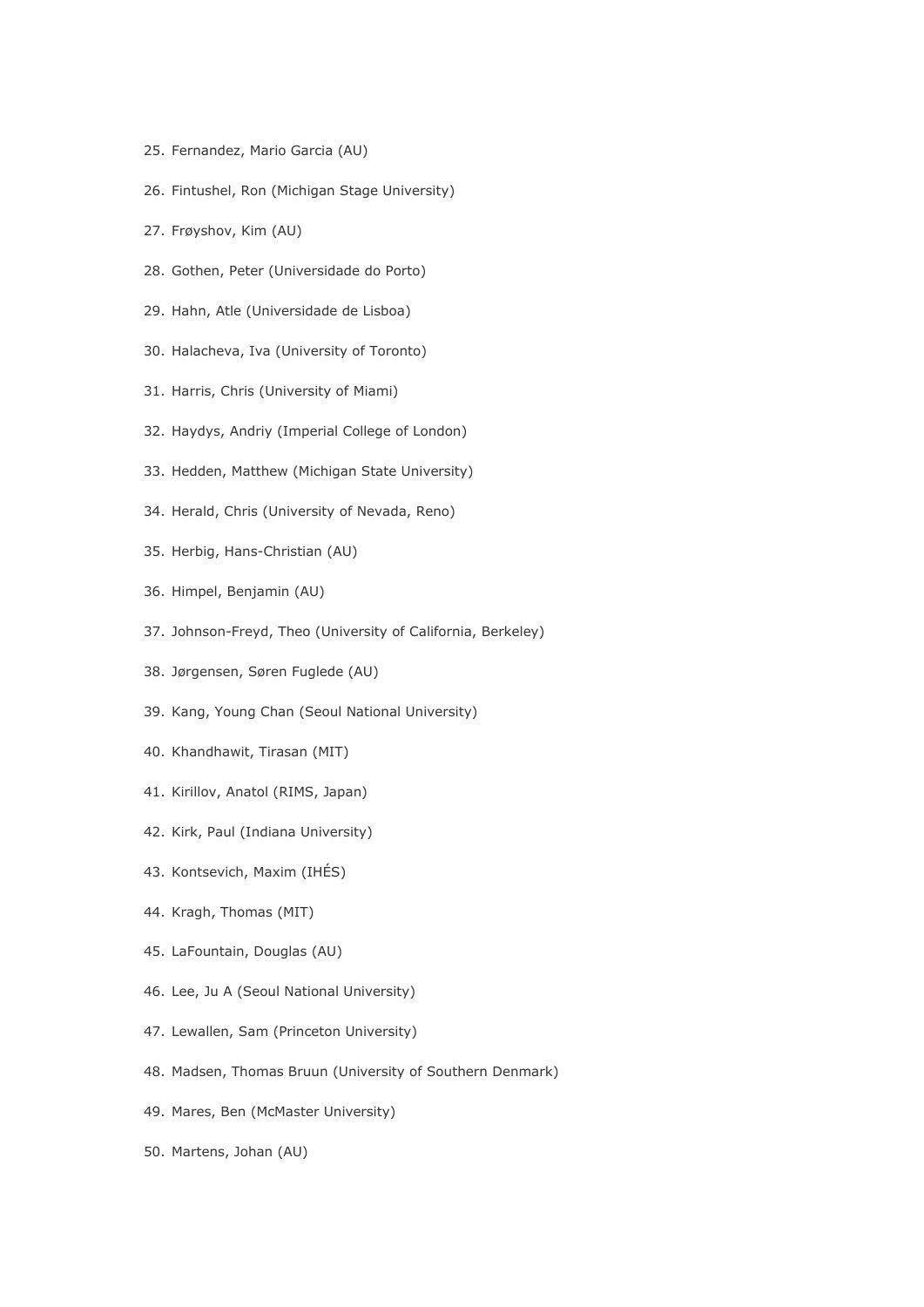- 51. McLellan, Brendan (AU)
- 52. Meaze, A. K. M. Moinul Haque (Bari University)
- 53. Moller, Bedia Akyar (Dokuz Eylül University)
- 54. Muhamed, Abera Ayalew (University of Kent)
- 55. Nguyen, Timothy (MIT)
- 56. Nissen, Jens-Jakob Kratmann (AU)
- 57. Ott, Andreas (Isaac Newton Institute Cambridge)
- 58. Owens, Brendan (University of Glasgow)
- 59. Ozbagci, Burak (Koc University, Istanbul)
- 60. Park, Heesang (Korean Institute for Advanced Study)
- 61. Pavlov, Dmitri (UC Berkeley)
- 62. Pedersen, Helge Møller (Universität Heidelberg)
- 63. Penner, Bob (AU)
- 64. Arturo Prat-Waldron (Max Planck Institute, Bonn)
- 65. Rasmussen, Jacob (University of Cambridge)
- 66. Ravelomanana, Huygens C. (Université de Quebec, Montreal)
- 67. Reshetikhin, Nicolai (AU/UC Berkeley)
- 68. Rezazadegan, Reza (AU)
- 69. Romao, Nuno (University of Barcelona)
- 70. Röser, Markus (Oxford University)
- 71. Saveliev, Nikolai (University of Miami)
- 72. Shin, Dongsoo (Chungnam National University, South Korea)
- 73. Sikander, Shehryar (AU)
- 74. Sleigh, Callum (Melbourne University)
- 75. Steenstra, Johannes (Utrecht University)
- 76. Stiller, Michael (Hamburg University)